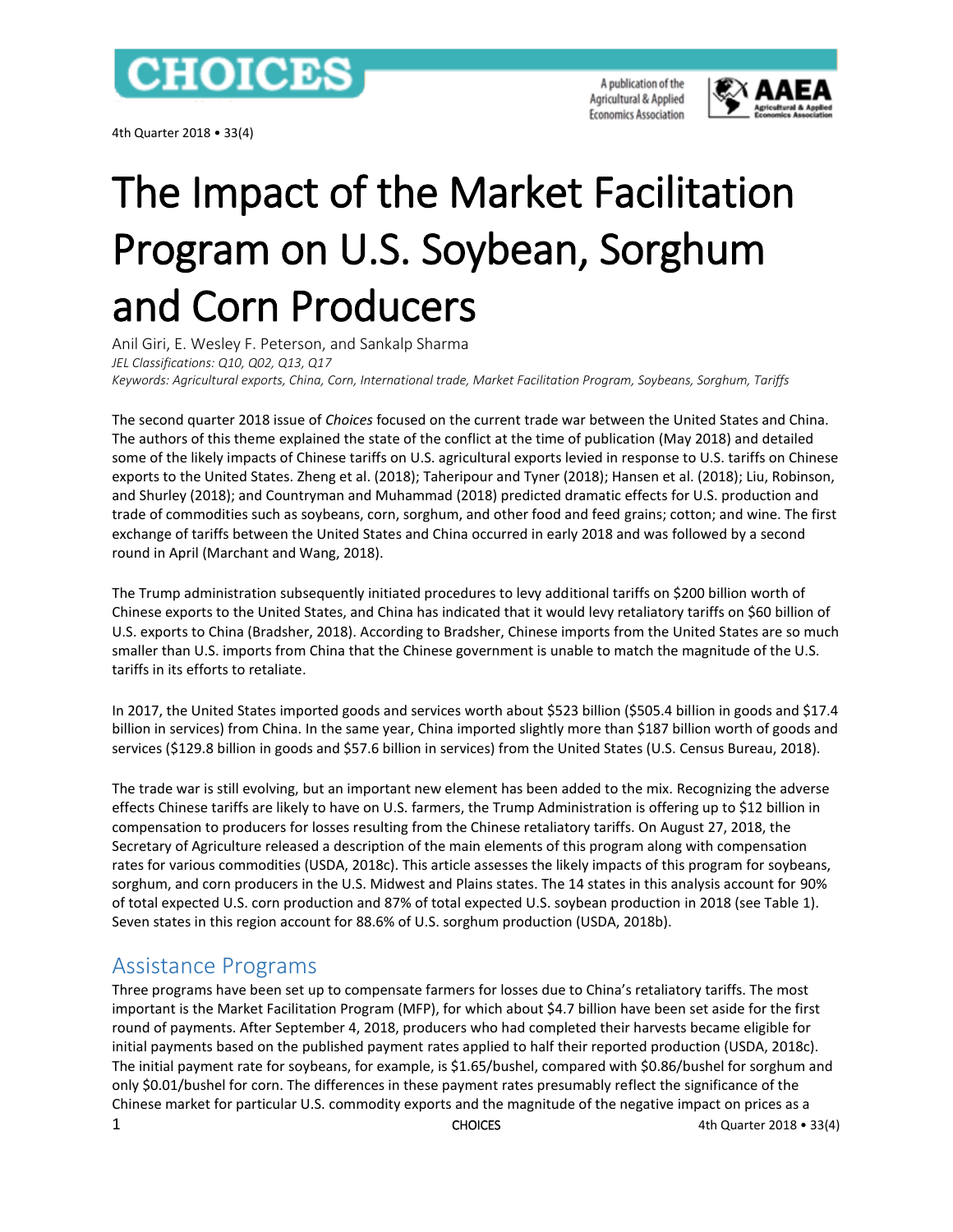result of the retaliatory tariffs. Chinese corn imports from the United States made up only about 1.6% of total U.S. corn exports in 2017, although the proportion was slightly higher for distillers dried grains at 3.4% (USDA, 2018a). According to Zheng et al. (2018), on the other hand, about half of U.S. soybean production is exported, and about 57% of U.S. soybean and soybean product exports in 2017 were destined for the Chinese market. Similarly, Zheng et al. report that 56% of 2017 U.S. sorghum production was exported, and China purchased 81% of these exports. USDA's initial estimates of the amounts likely to be distributed to producers of the covered commodities suggest that 77% of payments will go to soybean producers, with 2% and about 3% going to corn and sorghum producers, respectively (USDA, 2018c).

|                             |            | Corn       |            |            | Soybean    |            |            |            |  |
|-----------------------------|------------|------------|------------|------------|------------|------------|------------|------------|--|
|                             |            |            |            | Percentage |            |            |            | Percentage |  |
|                             |            |            | Production | of Total   |            |            | Production | of Total   |  |
|                             | Planted    | Harvested  | (million   | U.S.       | Planted    | Harvested  | (million   | U.S.       |  |
| State                       | Acres      | Acres      | bushels)   | Production | Acres      | Acres      | bushels)   | Production |  |
| Arkansas                    | 650,000    | 640,000    | 116        | 1%         | 3,570,000  | 3,600,000  | 179        | 4%         |  |
| Illinois                    | 11,000,000 | 10,850,000 | 2,322      | 16%        | 10,850,000 | 10,900,000 | 716        | 15%        |  |
| Indiana                     | 5,100,000  | 4,920,000  | 945        | 6%         | 6,180,000  | 6,200,000  | 371        | 8%         |  |
| lowa                        | 13,300,000 | 12,850,000 | 2,647      | 18%        | 9,840,000  | 9,900,000  | 590        | 13%        |  |
| Kansas                      | 5,400,000  | 5,100,000  | 668        | 5%         | 4,810,000  | 4,850,000  | 197        | 4%         |  |
| Michigan                    | 2,300,000  | 1,850,000  | 305        | 2%         | 2,290,000  | 2,300,000  | 112        | 2%         |  |
| Minnesota                   | 7,800,000  | 7,400,000  | 1,413      | 10%        | 7,740,000  | 7,800,000  | 387        | 8%         |  |
| Missouri                    | 3,400,000  | 3,250,000  | 449        | 3%         | 5,730,000  | 5,800,000  | 269        | 6%         |  |
| Nebraska                    | 9,600,000  | 9,250,000  | 1,804      | 12%        | 5,700,000  | 5,650,000  | 345        | 7%         |  |
| North Dakota                | 3,350,000  | 3,100,000  | 440        | 3%         | 6,550,000  | 6,600,000  | 236        | 5%         |  |
| Ohio                        | 3,550,000  | 3,310,000  | 622        | 4%         | 4,940,000  | 4,950,000  | 287        | 6%         |  |
| South Dakota                | 5,200,000  | 4,850,000  | 839        | 6%         | 5,660,000  | 5,700,000  | 277        | 6%         |  |
| Texas                       | 2,300,000  | 2,000,000  | 210        | 1%         | 140,000    | 160,000    | 5          | 0%         |  |
| Wisconsin                   | 3,900,000  | 3,000,000  | 537        | 4%         | 2,290,000  | 2,300,000  | 115        | 2%         |  |
| Total                       | 76,850,000 | 72,370,000 | 13,318     | 90%        | 76,290,000 | 76,710,000 | 4.085      | 87%        |  |
| Percentage of U.S.<br>total | 86%        | 89%        | 90%        | 90%        | 86%        | 86%        | 87%        | 87%        |  |
| U.S. total                  | 89,128,000 | 81.770.000 | 14,827     | 100%       | 88,862,000 | 89,557,000 | 4,693      | 100%       |  |

#### Table 1. Corn and Soybean Planted and Harvested Acres and Production for 14 Midwest and Plain States, 2018

*Source*: U.S. Department of Agriculture (2018b).

To be eligible for MFP payments, farmers must be in compliance with conservation requirements and the average annual adjusted gross income from the farm enterprise between 2014 and 2016 must be less than \$900,000. In addition, the MFP payments cannot exceed \$125,000 per producer or legal entity (USDA, 2018c). This cap would come into effect for a soybean producer with eligible output of about 151,515 bushels, or 2,525 harvested acres at an average yield of 60 bushels/acre. USDA officials will determine whether a second MFP payment is to be made at a later date. In addition to the MFP program, about \$1.2 billion will be used to purchase a wide range of consumer products that will be distributed to food banks and other nutrition assistance programs. Good (2018) reported that these nutrition assistance purchases will increase the amount normally distributed for such programs by about 50%. Finally, \$200,000 is to be made available for promotional programs operated by the Foreign Agriculture Service (FAS) on a cost-share basis with eligible advertising and promotional organizations (USDA, 2018c).

## Effects of the MFP Payments

Calculating the size of producer payments under the MFP program is a simple matter of multiplying the published payment rates by half of a producer's harvested output. Whether these payments will fully compensate for the revenue losses caused by Chinese tariffs is more complicated because it is difficult to identify an appropriate counterfactual price. Commodity prices were expected to be lower in 2018 as a result of abundant harvests, so the effects of the tariff are likely to be confounded with the normal market response to increases in output. Good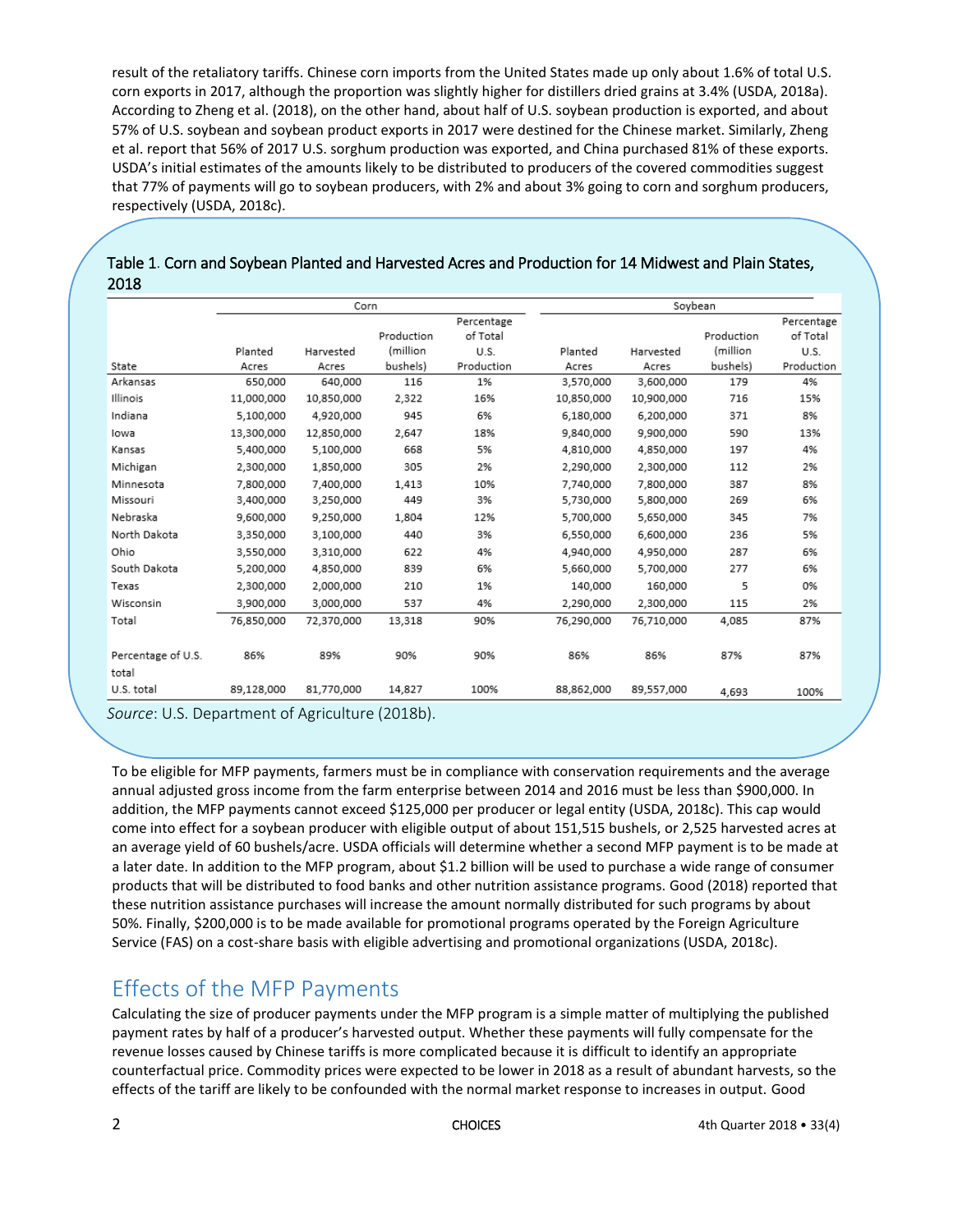(2018) reported estimates of revenue losses linked to the tariffs of \$2 billion for pork producers and \$6–\$7 billion for soybean producers. Losses of this magnitude would be much greater than the anticipated MFP payments of \$290.3 million for pork and \$3.63 billion for soybeans (USDA, 2018c). Many producers believe that the MFP payments will not cover the losses caused by the tariffs (Newman, 2018). Using economic models to isolate the effects of the Chinese tariff on producer prices in the United States, Zheng et al. (2018) estimated losses in producer surplus ranging from \$68 million for cotton producers to \$1.8 billion for soybean producers. Taheripour and Tyner (2018) found that the Chinese tariffs on soybeans and products will lead to total losses in economic welfare (producer and consumer surplus) of about \$2.6 billion for the United States, with substantial increases in economic well-being in Brazil and other South American countries that compete with U.S. exporters on world and Chinese markets. They estimated the net effect of the Chinese soybean tariffs for the world as a whole as a loss in economic welfare of about \$1.5 billion. The overall loss results from welfare losses in the United States and China that are greater than the gains in Brazil and other exporters.

To translate these effects to the level of individual producers, we calculate the payments that would be made to a producer with average predicted crop yields in the 14 U.S. states in the Plains and Midwest that are the source of most U.S. corn, sorghum, and soybean production. The expected effective payments per acre based on the announced payment and forecast yield from USDA (2018b) are shown in Table 2. They are calculated as:

*Estimated MFP Payment per Acre = USDA Rate x 50 x Expected Yield*

These payments range from \$27.23 to \$52.80 per acre of soybeans. Illinois soybean producers can expect to get the largest payment on a per acre basis because their expected yield is the highest compared with that of the other states. For corn producers, payments are from \$1.04 (Illinois) to \$0.58 (Texas) per acre, while sorghum payments range from \$20.83 (Texas) to \$44.63 (Missouri) per acre.

An interesting question related to the MFP program is whether the payments will compensate farmers for the lost revenue resulting from price declines caused by the U.S.–China trade war. Answering this question is complicated because it is difficult to know what corn, sorghum, and soybean prices would have been if there had been no Chinese tariff. Because of favorable conditions, the 2018 corn and soybean harvests are expected to be record-breakers (Barrett, 2018). The increased output would almost certainly have resulted

#### Table 2. Estimated MFP Payment per Acre for Top 14 Corn, Soybean, and Sorghum Growing States

|              |      | Aug. 2018 USDA Forecast Yield |         |           | Estimated MFP Payment |          |  |  |
|--------------|------|-------------------------------|---------|-----------|-----------------------|----------|--|--|
|              |      | (bu/acre)                     |         | (\$/acre) |                       |          |  |  |
| State        | Corn | Soybean                       | Sorghum | Corn      | Soybean               | Sorghum  |  |  |
| Arkansas     | 182  | 50                            | 80      | SO.91     | \$41.25               | \$34.00  |  |  |
| Illinois     | 207  | 64                            | 84*     | \$1.04    | \$52.80               | \$35.70* |  |  |
| Indiana      | 186  | 58                            |         | SO.93     | S47.85                |          |  |  |
| lowa         | 202  | 59                            |         | \$1.01    | \$48.68               |          |  |  |
| Kansas       | 129  | 36                            | 87      | \$0.65    | \$29.70               | \$36.98  |  |  |
| Michigan     | 158  | 46                            |         | SO.79     | \$37.95               |          |  |  |
| Minnesota    | 191  | 49                            | -       | \$0.96    | \$40.43               |          |  |  |
| Missouri     | 131  | 45                            | 105     | S0.66     | \$37.13               | \$44.63  |  |  |
| Nebraska     | 196  | 61                            | 102     | \$0.98    | \$50.33               | \$43.35  |  |  |
| North Dakota | 148  | 38                            |         | SO.74     | \$31.35               |          |  |  |
| Ohio         | 180  | 56                            | -       | S0.90     | S46.20                |          |  |  |
| South Dakota | 170  | 49                            | 85      | S0.85     | \$40.43               | \$36.13  |  |  |
| Texas        | 115  | 33                            | 49      | SO.58     | \$27.23               | \$20.83  |  |  |
| Wisconsin    | 177  | 50                            |         | \$0.89    | \$41.25               |          |  |  |

*Notes*: Single asterisk (\*) indicates data from 2017.

*Source*: U.S. Department of Agriculture (2018b) and authors' estimates.

in lower prices than in 2017, even if there had been no Chinese tariffs. For example, the September 5, 2017, open futures price for soybeans was \$9.53/bushel, much higher than the September 4, 2018, open price of \$8.46 (Chicago Mercantile Exchange, 2018). Part of this price decline may have been due to the anticipated impacts of the Chinese tariff, but it is likely that much of the decline was a normal price response to the increase in output. Based on their simulation model, Zheng et al. (2018) found that the Chinese tariff would lead to a fall in soybean prices of 3.9%. Taheripour and Tyner (2018b) estimated that a 10% Chinese tariff would lead to declines in soybean prices of 1.95%–3.21%, while a 30% tariff would cause prices to fall by 4.35%–5.95%. These results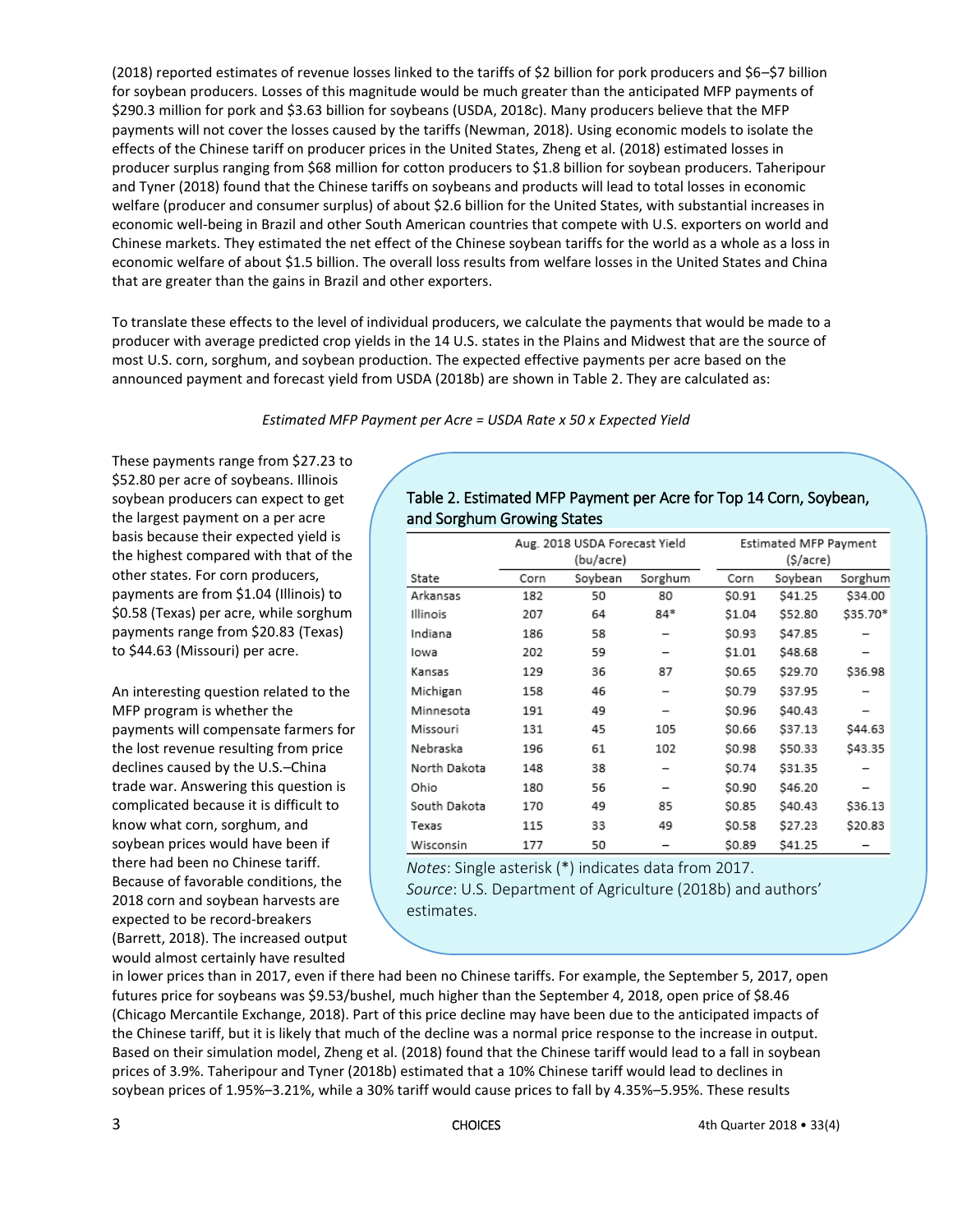suggest that the actual Chinese tariff of 25% would mean that the September 4, 2018, soybean price might have been about 4% lower than would have been the case without the tariff. In other words, based on these results, the September 4, 2018, open price (\$8.46/bushel) would have been \$8.80 if there had been no Chinese tariff.

Table 3 reports revenue estimates based on soybean prices of \$8.46/bushel and \$8.80/bushel in the 14 Plains and Midwest states as well as estimated revenue at the tariff-distorted 2018 price with the predicted MFP based on the August yield predictions (USDA, 2018b). It is clear from these results that the MFP payments more than compensate for the tariff-induced losses. This is also evident from the fact that when the effective payment rate of \$0.825 is added to the September open

|                                |              |              | able 5. Estimated Revenue per Acre or Soybearls for 14 Plains and Mildwest States |  |  |  |  |  |
|--------------------------------|--------------|--------------|-----------------------------------------------------------------------------------|--|--|--|--|--|
| State                          | At \$8.46/bu | At \$8.80/bu | At \$8.46/bu plus MFP                                                             |  |  |  |  |  |
| Arkansas                       | \$423.00     | \$440.00     | \$464.25                                                                          |  |  |  |  |  |
| <b>Illinois</b>                | \$541.44     | \$563.20     | \$594.24                                                                          |  |  |  |  |  |
| Indiana                        | \$490.68     | \$510.40     | \$538.53                                                                          |  |  |  |  |  |
| lowa                           | \$499.14     | \$519.20     | \$547.82                                                                          |  |  |  |  |  |
| Kansas                         | \$304.56     | \$316.80     | \$334.26                                                                          |  |  |  |  |  |
| Michigan                       | \$389.16     | \$404.80     | \$427.11                                                                          |  |  |  |  |  |
| Minnesota                      | \$414.54     | \$431.20     | \$454.97                                                                          |  |  |  |  |  |
| Missouri                       | \$380.70     | \$396.00     | \$417.83                                                                          |  |  |  |  |  |
| Nebraska                       | \$516.06     | \$536.80     | \$566.39                                                                          |  |  |  |  |  |
| North Dakota                   | \$321.48     | \$334.40     | \$352.83                                                                          |  |  |  |  |  |
| Ohio                           | \$473.76     | \$492.80     | \$519.96                                                                          |  |  |  |  |  |
| South Dakota                   | \$414.54     | \$431.20     | \$454.97                                                                          |  |  |  |  |  |
| Texas                          | \$279.18     | \$290.40     | \$306.41                                                                          |  |  |  |  |  |
| Wisconsin                      | \$423.00     | \$440.00     | \$464.25                                                                          |  |  |  |  |  |
| Source: Authors' calculations. |              |              |                                                                                   |  |  |  |  |  |

#### Table 3. Estimated Revenue per Acre of Soybeans for 14 Plains and Midwest States

price, the result is an effective price of \$9.285, which is 9.75% higher than the market price. This suggests that the MFP for soybean producers more than compensates for the estimated 4% price decline due to the tariff.

Based on their simulation model, Zheng et al. (2018) found that the Chinese tariff would lead to a fall in sorghum prices of 10.6%. The USDA (2018c) predicts a price range for 2018/19 sorghum of \$2.80–\$3.80 per bushel. Using the lower-bound estimate, we completed a similar analysis for the seven states that produce significant amounts of sorghum (Table 4). Assuming that these price estimates are about 11% below the price that would have prevailed in the absence of the Chinese tariffs, the counterfactual price would be \$3.11. As in the case of soybeans, the estimated MFP payment more than compensates for the predicted price decline resulting from the Chinese tariff. At the upper estimate (\$3.80), the MFP payment would either just barely compensate for the 11% price decline or fall short of full compensation.

Another way to analyze the effects of the Chinese tariff is to compare FOB export prices at the main ports in other soybean producing countries with the FOB New Orleans price. For this study, we compared the FOB price in Paranaguá, Brazil, with the New Orleans price (CEPEA, 2018; USDA, 2018d). Prices for New Orleans were for October 15, 2018, and prices for Paranaguá were for October 11, 2018. Because the price of U.S. soybeans in

#### Table 4. Estimated Revenue per Acre of Sorghum for Six Plains and Midwest **States**

| State        | At \$2.80/acre | At \$3.11/acre | At \$2.80/bu per acre<br>plus MFP |
|--------------|----------------|----------------|-----------------------------------|
| Arkansas     | \$224.00       | \$248.80       | \$258.00                          |
| Kansas       | \$243.60       | \$270.57       | \$280.58                          |
| Illinois*    | \$235.20       | \$261.24       | \$270.90                          |
| Missouri     | \$294.00       | \$326.55       | \$338.63                          |
| Nebraska     | \$285.60       | \$317.22       | \$328.95                          |
| South Dakota | \$238.00       | \$264.35       | \$274.13                          |
| Texas        | \$137.20       | \$152.39       | \$158.03                          |

*Source*: Authors' calculations.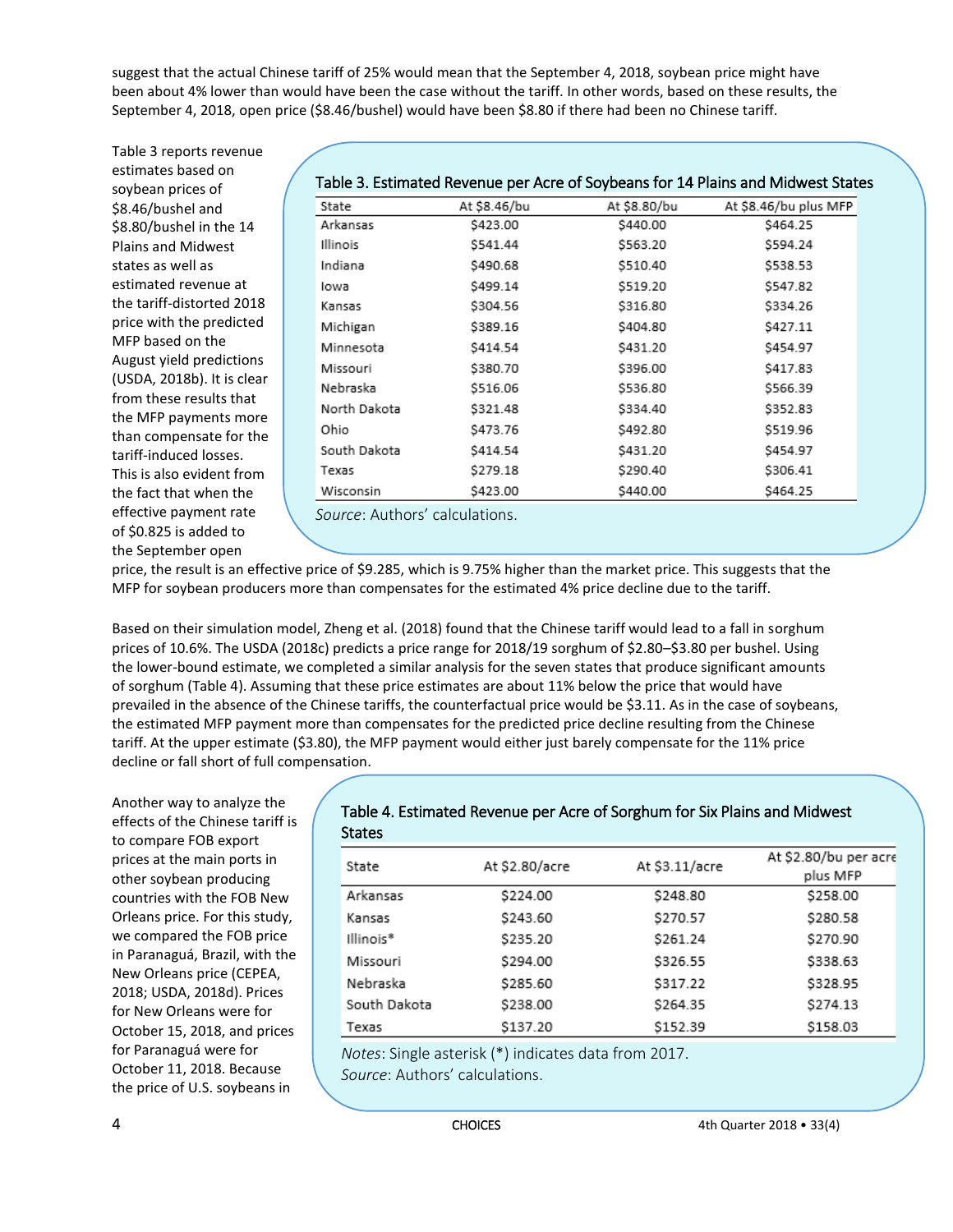China is increased by the tariff, Chinese importers are likely to shift from U.S. soybeans to suppliers in Brazil and other South American countries. Increased demand for Brazilian soybeans should lead to higher prices there, while depressed demand for U.S. soybeans should lead to lower prices domestically. The difference between export prices in Brazil and in the United States is an upper-bound estimate of the tariff's impact. Table 5 reports revenue calculations based on comparing these export prices. In this case, the revenue shortfall is much greater because the effects on both U.S. and Brazilian prices are taken into account. This supports the results of Taheripour and Tyner (2018), who showed welfare gains in Brazil and other South American countries as a result of the Chinese tariff. The figures in Table 5 are calculated as follows:

> *Revenue Loss per Acre = TRmfp – TRp TRmfp = (New Orleans Price + MFP per bushel) x Expected Yield TRp = Paranagua Price x Expected Yield*

|              |                          |          |                           |          |                               | ------     |                         |            |              |          |  |
|--------------|--------------------------|----------|---------------------------|----------|-------------------------------|------------|-------------------------|------------|--------------|----------|--|
|              | <b>Effective Price</b>   |          |                           |          |                               |            |                         |            |              |          |  |
|              | Estimated<br>MFP Payment |          | New Orleans<br>Port Price |          | (port price +<br>MFP payment) |            |                         |            |              |          |  |
|              |                          |          |                           |          |                               |            | Cash Price at Paranaguá |            | Revenue Loss |          |  |
|              | per Acre                 |          | per Bushel                |          |                               | per Bushel |                         | per Bushel |              | per Acre |  |
| State        | Corn                     | Soybeans | Corn                      | Soybeans | Corn                          | Soybeans   | Corn                    | Soybeans   | Corn         | Soybeans |  |
| Arkansas     | \$0.91                   | \$41.25  | \$4.15                    | S8.82    | \$4.15                        | \$9.65     | \$4.46                  | \$10.94    | \$56.33      | \$64.75  |  |
| Illinois     | \$1.04                   | \$52.80  | \$4.15                    | S8.82    | \$4.15                        | \$9.65     | \$4.46                  | \$10.94    | \$64.07      | \$82.88  |  |
| Indiana      | \$0.93                   | \$47.85  | \$4.15                    | S8.82    | \$4.15                        | \$9.65     | \$4.46                  | \$10.94    | \$57.57      | \$75.11  |  |
| lowa         | \$1.01                   | \$48.68  | \$4.15                    | \$8.82   | \$4.15                        | \$9.65     | \$4.46                  | \$10.94    | \$62.52      | \$76.41  |  |
| Kansas       | SO.65                    | \$29.70  | \$4.15                    | S8.82    | \$4.15                        | \$9.65     | \$4.46                  | \$10.94    | \$39.93      | \$46.62  |  |
| Michigan     | \$0.79                   | \$37.95  | \$4.15                    | \$8.82   | \$4.15                        | \$9.65     | \$4.46                  | \$10.94    | \$48.90      | \$59.57  |  |
| Minnesota    | \$0.96                   | \$40.43  | \$4.15                    | S8.82    | \$4.15                        | \$9.65     | \$4.46                  | \$10.94    | \$59.11      | \$63.46  |  |
| Missouri     | \$0.66                   | \$37.13  | \$4.15                    | S8.82    | \$4.15                        | \$9.65     | \$4.46                  | \$10.94    | \$40.54      | \$58.28  |  |
| Nebraska     | \$0.98                   | \$50.33  | \$4.15                    | \$8.82   | \$4.16                        | \$9.65     | \$4.46                  | \$10.94    | \$59.78      | \$79.00  |  |
| North Dakota | S0.74                    | \$31.35  | \$4.15                    | S8.82    | \$4.15                        | \$9.65     | \$4.46                  | \$10.94    | \$45.81      | \$49.21  |  |
| Ohio         | \$0.90                   | \$46.20  | \$4.15                    | \$8.82   | \$4.15                        | \$9.65     | \$4.46                  | \$10.94    | \$55.71      | \$72.52  |  |
| South Dakota | \$0.85                   | \$40.43  | \$4.15                    | \$8.82   | \$4.15                        | \$9.65     | \$4.46                  | \$10.94    | \$52.62      | \$63.46  |  |
| Texas        | \$0.58                   | \$27.23  | \$4.15                    | \$8.82   | \$4.15                        | \$9.65     | \$4.46                  | \$10.94    | \$35.59      | \$42.74  |  |
| Wisconsin    | \$0.89                   | \$41.25  | \$4.15                    | \$8.82   | \$4.15                        | \$9.65     | \$4.46                  | \$10.94    | \$54.78      | \$64.75  |  |

#### Table 5. Comparative Price Analysis of New Orleans Port and Paranaguá

*Source*: Authors' calculations.

### In Summary

In response to U.S. tariffs on Chinese imports, the Chinese government has retaliated with tariffs on U.S. exports to China, including agricultural exports of commodities such as soybeans, corn, and sorghum. For sorghum and soybeans, in particular, the effects of these tariffs may be significant because China is an important export destination for these goods, a large share of U.S. production is exported, and alternative outlets are limited by competition from other exporting countries. Given the likely negative impacts on producer prices in the United States, the Trump administration has set up three programs aimed at compensating farmers for losses incurred as a result of the tariffs. The most important of these programs is the Market Facilitation Program, which provides for direct payments to producers based on a set of payment rates applied to half of their 2018 harvest. In this study, we have calculated the average per acre payments based on projected yields in the 14 Midwest and Plains states that produce the majority of U.S. soybeans, sorghum, and corn. Using estimates of the effects of the Chinese tariffs on U.S. prices, we compare the expected per acre revenue with and without the MFP payments. In addition, we compared FOB export prices from Paranaguá, Brazil, and New Orleans to measure the magnitude of the price disparity as U.S. export prices decline and those from Brazil increase in response to a rise in demand from China.

Based on the results reported above, it appears that corn, sorghum, and soybean producers who meet all the requirements for receiving MFP payments will be more than compensated for any losses caused by the Chinese tariffs. The actual per acre revenue will differ for each producer based on actual yield, marketing strategies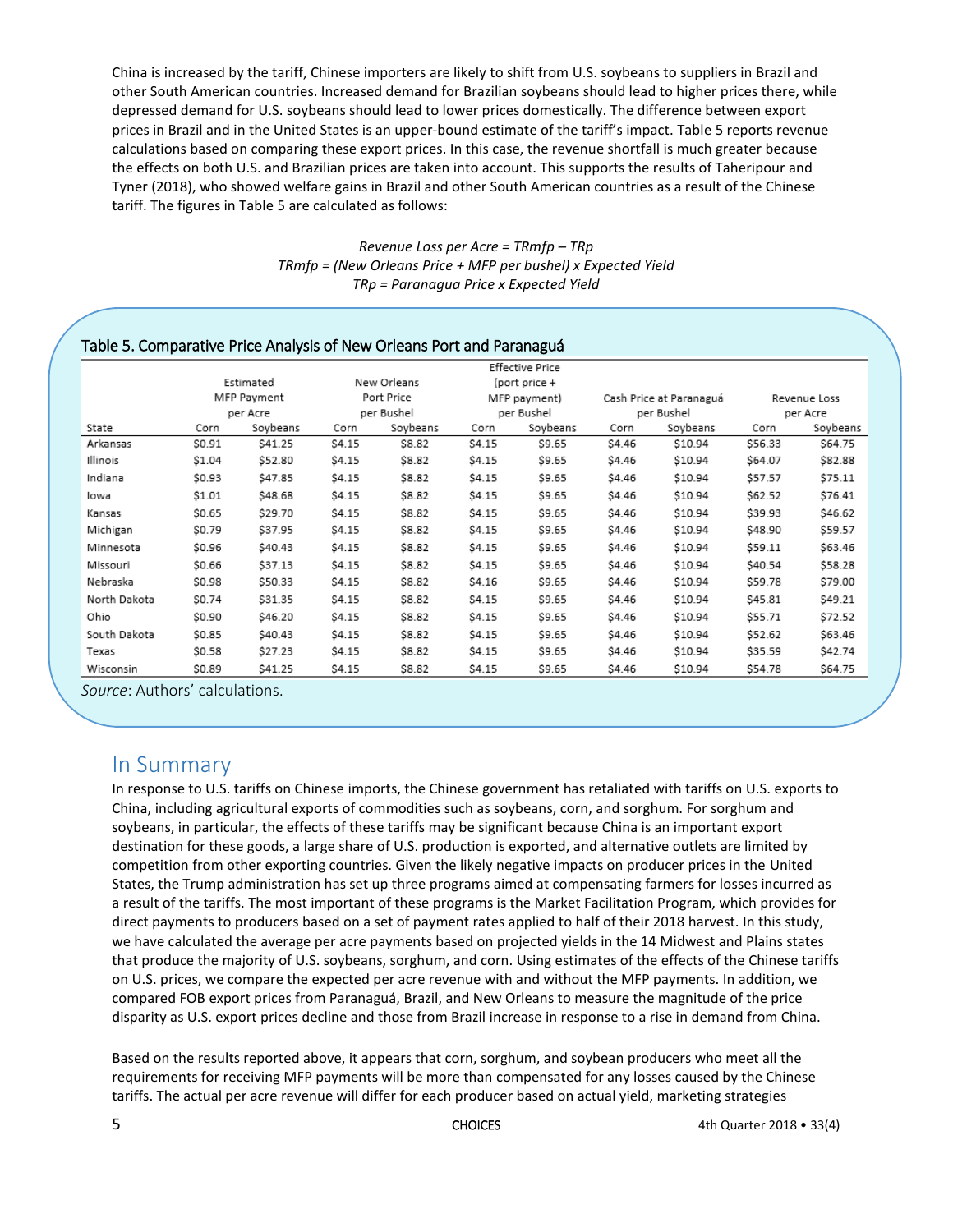pursued, and many other factors. Very large producers with output sufficient to trigger the \$125,000 payment cap will receive lower per acre payments than similar producers not subject to the cap, but their compensation will still more than offset the hypothetical losses from the Chinese tariff. These results suggest that there may not be a need for a second round of MFP payments. On the other hand, the MFP targets only short-term losses resulting from the implementation of the Chinese trade barriers during the current marketing year. The trade war may cause permanent damage to trade relations that will only become manifest in coming years, and it is unlikely that there will be further compensation for these negative future impacts. The difference in export prices for U.S. and Brazilian soybean exports reported in Table 5 shows that U.S. trade policies can have indirect effects on third-party markets as other countries adjust to the shifting trade patterns induced by the trade war. Given that abundant harvests in the United States would have resulted in lower prices in any case, the additional price effects of the Chinese tariff were unsettling and, although the assistance package offered by the USDA seems to offer significant compensation, most farmers would probably have preferred to sell their commodities at market prices not distorted by trade barriers.

## For More Information

Agfax. 2018. *Gulf Port Grain*. Available online[: https://agfax.com/agriculture-latest-news/markets/gulfport-grain/](https://agfax.com/agriculture-latest-news/markets/gulfport-grain/)

Barrett, J. 2018. "USDA Forecasts Record High Corn Yield and Soybean Production for 2018." Washington, DC: U.S. Department of Agriculture, Economic Research Service. Available online: <https://www.nass.usda.gov/Newsroom/2018/08-10-2018.php>

Bradsher, K. 2018, September 19. "China Runs Short of Ammunition in Trade War." *New York Times*, p. 1.

- CEPEA. 2018. *ESALQ/BM&FBOVESPA Soybean Cash Price Index - Paranaguá (PR)*. Piracicabo, Brazil: University of São Paolo, Luiz de Queiroz College of Agriculture (ESALQ), Department of Economy, Administration and Sociology, Center for Advanced Studies on Applied Economics (CEPEA). Available online: <https://www.cepea.esalq.usp.br/en/indicator/soybean.aspx>
- Countryman, A.M., and A. Muhammad. 2018. "Chinese Trade Retaliation May Diminish U.S. Wine Export Potential." *Choices* 33(2).
- Chicago Mercantile Exchange. 2018. *Soybean Future Quotes, Historical Data*. Available online: <https://www.cmegroup.com/trading/agricultural/grain-and-oilseed/soybean.html> [Accessed Sept. 4, 2018].
- Good, K. 2018. "USDA's Trade Aid Package." *Farm Policy News*, University of Illinois. Available online: <https://farmpolicynews.illinois.edu/2018/09/usdas-trade-aid-package/>
- Hansen, J., M.A. Marchant, W. Zhang, and J. Grant. 2018. "Upheaval in China's Imports of U.S. Sorghum." *Choices* 33(2).
- Liu, Y., J.R.C. Robinson, and W.D. Shurley. 2018. "China's Potential Cotton Tariffs and U.S. Cotton Exports." *Choices* 33(2).
- Marchant, M.A., and H.H. Wang. 2018. "Theme Overview: U.S.–China Trade Dispute and Potential Impacts on Agriculture." *Choices* 33(2).
- Newman, J. 2018. "Farmers Say Aid Package Won't Cover Tariff Damage." *Wall Street Journal*.
- Taheripour, F., and W.E. Tyner. 2018. "Impacts of Possible Chinese 25% Tariff on U.S. Soybeans and Other Agricultural Commodities." *Choices* 33(2).